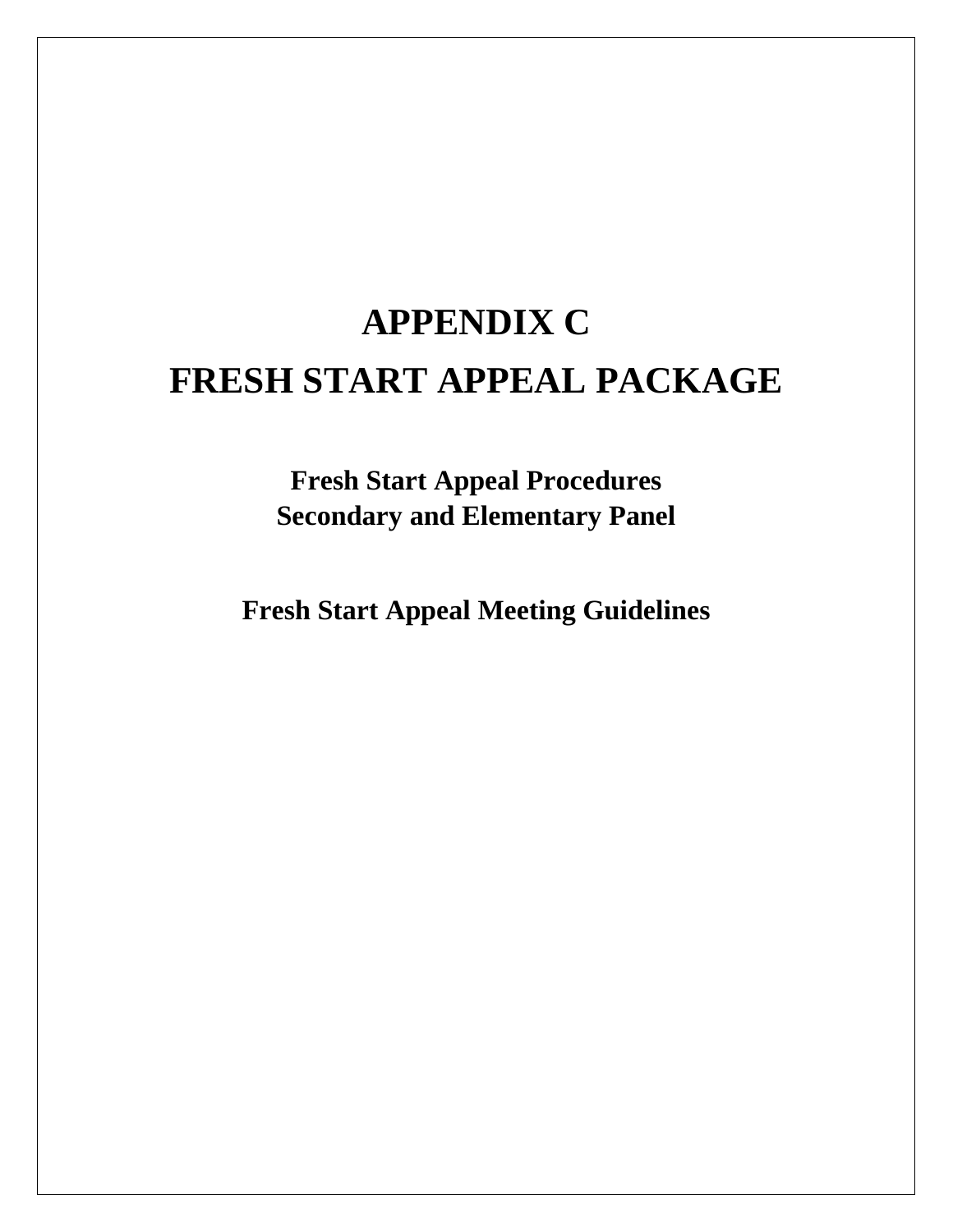# **Fresh Start Appeal Procedures Secondary and Elementary Panel**

- 1. A parent/guardian (or an adult student/student who has withdrawn from parental control) shall have the right to file an appeal of the Fresh Start.
- 2. Upon receiving written notification that a Fresh Start has been issued, a parent/guardian or adult student must file an appeal, in writing, within three (3) school days, using the Notice of Intention to Appeal a Fresh Start Form and by sending this Form to the Safe Schools Officer.
- 3. The Fresh Start Appeal Meeting will be held within seven (7) school days upon receipt of the Notice of Intention to Appeal a Fresh Start Form.
- Trustee and any of two the following three people: the Associate Director of in convening the Panel. A Trustee will be assigned to the panel on a rotating Trustee's ward. 4. The appeal will be heard by a panel of three. The panel will consist of a Education (Academic), the Superintendent of Safe Schools, and the Superintendent of Human Resources (the "Panel"). If for any reason two of these staff members cannot be convened in time, then a centrally assigned Superintendent will take the place of the staff member(s) enumerated above basis. A Trustee may not be appointed to the panel to hear a fresh start appeal if the school from which the student is being fresh started is located in the
- 5. The Fresh Start Appeal Meeting will conform to the Fresh Start Appeal Meeting Guidelines appended hereto.
- 6. Upon completion of the Fresh Start Appeal Meeting, the Panel will have two (2) school days to issue a written decision. The decision of the Panel is final and is not subject to any further appeal.
- 7. The *Statutory Powers Procedure Act* does not apply to a Fresh Start Appeal Meeting.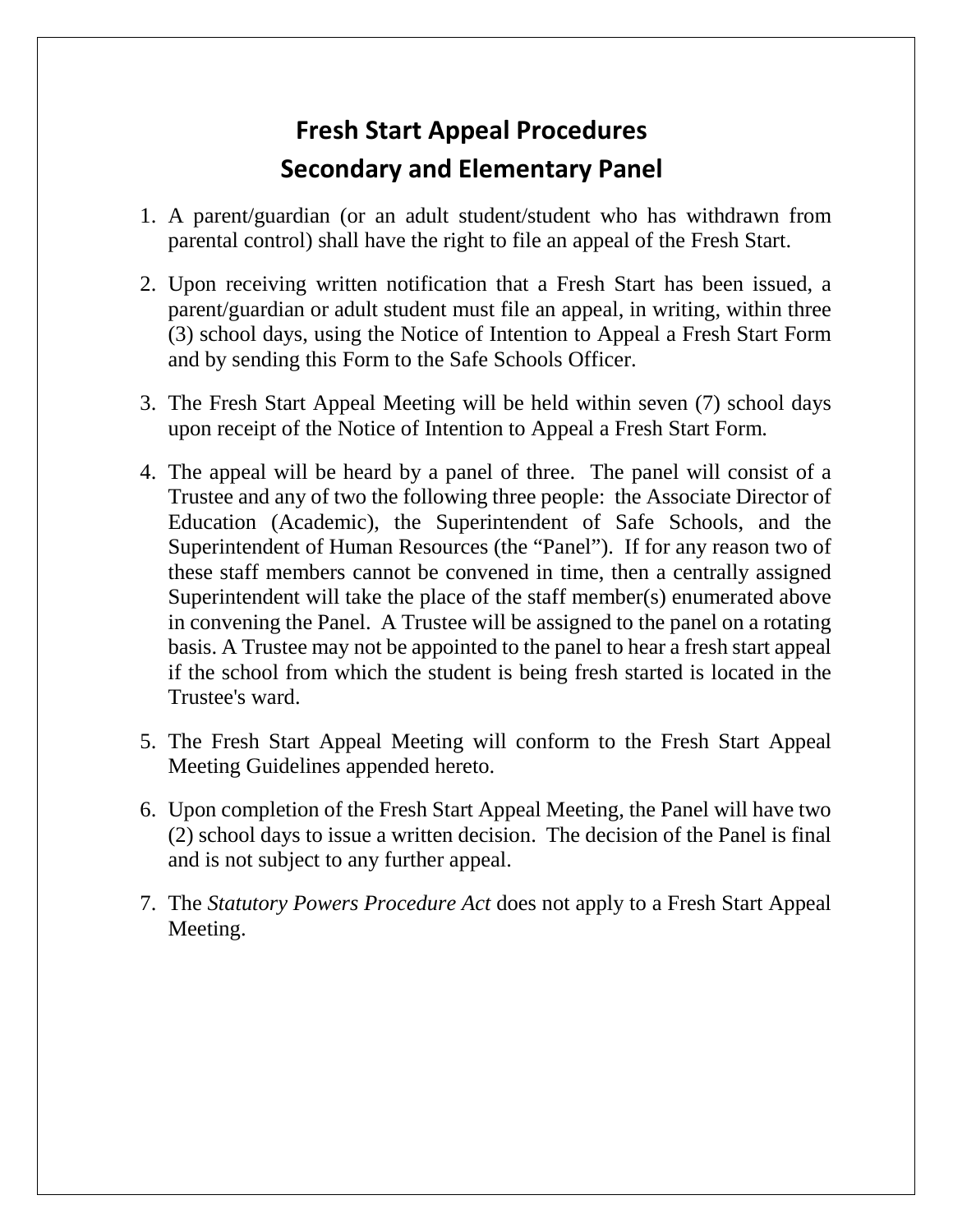# Fresh Start Appeal Meeting Guidelines

The following is a guideline regarding the rules of procedure for an appeal of a Fresh Start.

#### **1. If you decide to appeal the Fresh Start, what types of decisions can the Panel make?**

Following the Fresh Start Appeal Meeting, the Panel can make only one of the following decisions:

- Uphold the Principal's decision to impose a Fresh Start; or
- Overturn the Principal's decision to impose a Fresh Start.

## **2. How long do I have to file an appeal of a Fresh Start?**

Start has been imposed, you have three (3) school days to file your appeal. Start has been imposed, you have three (3) school days to file your appeal. You must use the Notice of Intention to Appeal a Fresh Start form, and the Upon receiving written notification from the Principal/designate that a Fresh form must be filed with the Safe Schools Officer.

## **3. Who are the parties to the meeting?**

The parties to the meeting are:

- the parent/guardian of a student under the age of 18;
- an adult student;
- a student who is 16 or 17 years old and has withdrawn from parental control; and/or
- the school principal/administration team.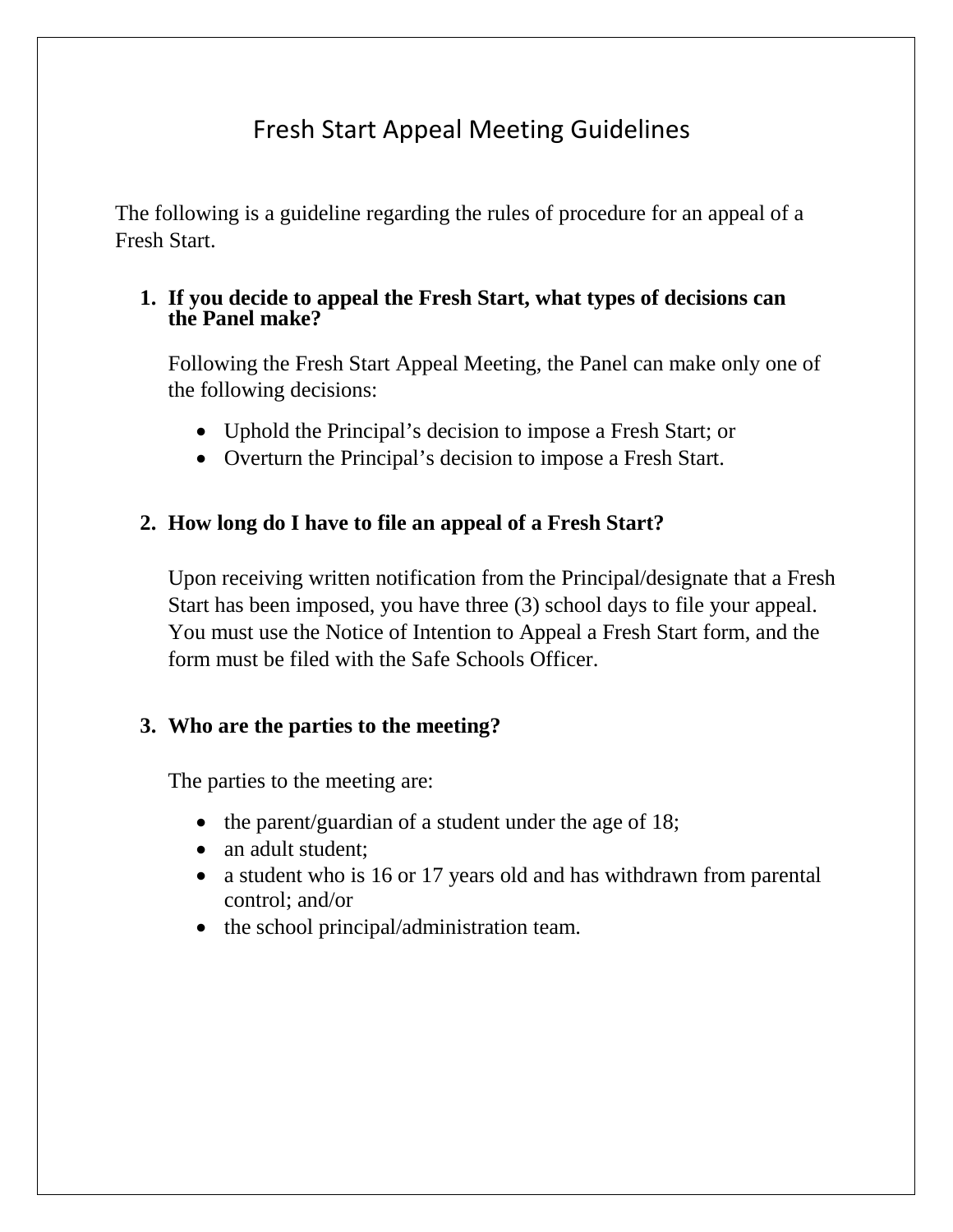#### **4. Can the student who has been issued a Fresh Start attend a meeting, even if he/she is not a party?**

 be present at the meeting and to make a statement on his or her Yes. The student who has been issued a Fresh Start has the right to behalf.

#### **5. Does every party have a right to representation?**

 advisor or other person who can assist with the presentation of the case. Yes. A party to a proceeding may be represented by counsel or an agent. Counsel is a lawyer. An agent may be a trusted family friend, a religious

#### **6. When will the Fresh Start Appeal Meeting be held?**

The Fresh Start Appeal Meeting will be held within seven (7) school days after receipt of your Notice of Intention to Appeal a Fresh Start Form by the Safe Schools Officer.

#### 7. **Who hears the appe**al?

- The appeal will be heard by a panel of any two of the following three people: the Associate Director of Education (Academic), the Superintendent of Safe Schools, and the Superintendent of Human Resources (the "Panel").
- time, then a centrally assigned Superintendent will take the place of • If for any reason two of these staff members cannot be convened in the staff member(s) enumerated above in convening the Panel.

#### **8. What is the role of the Panel?**

The Panel will hear and determine an appeal. Upon completion of the Fresh Start Appeal Meeting, the Panel will have two (2) school days to issue a decision. The decision of the Panel is final and is not subject to any further appeal.

#### **9. Is there a requirement to provide disclosure?**

Yes. Each party will attend the Meeting with copies of any documentation on which they intend to rely.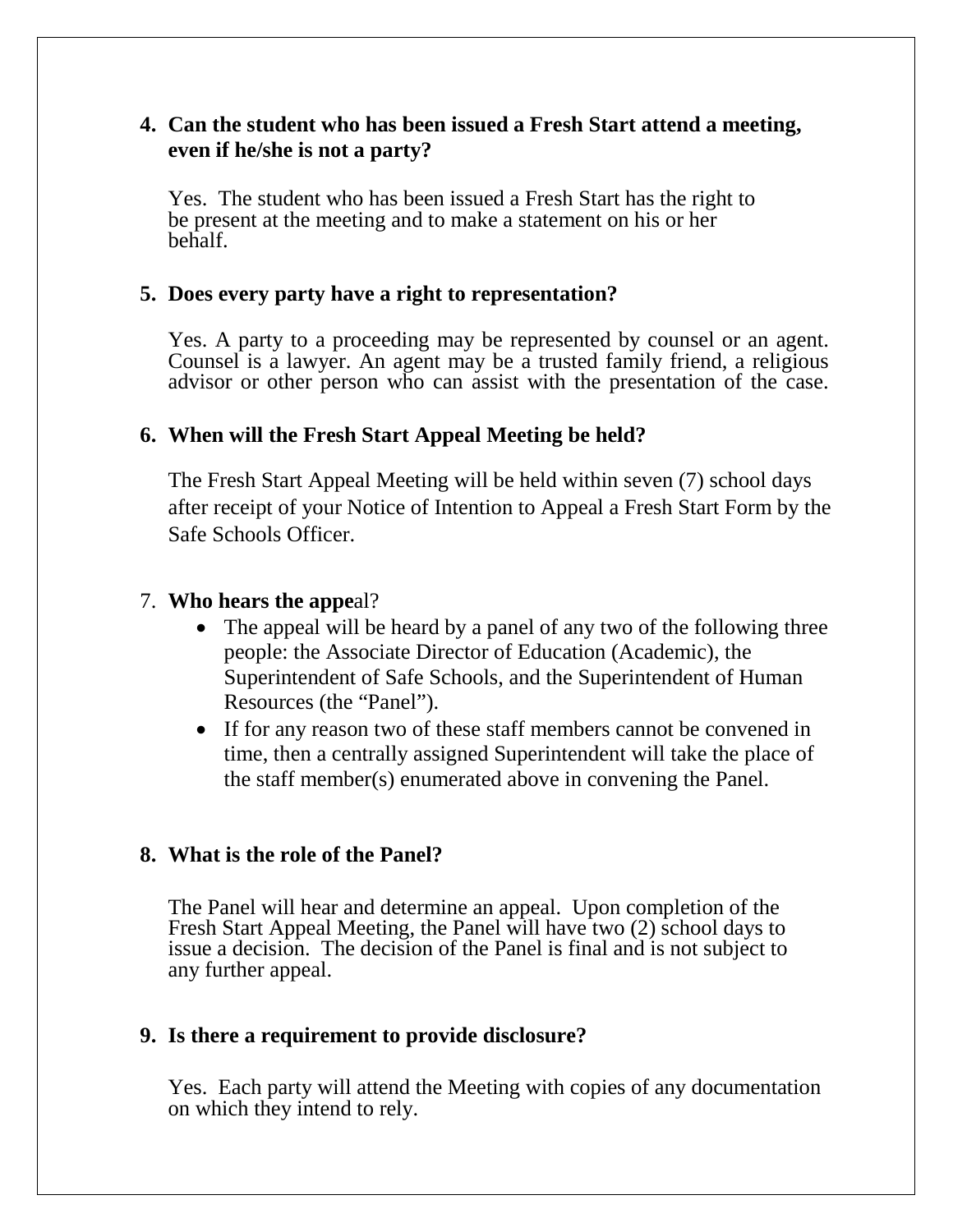#### **10.What is the order of presentation at the Meeting?**

 When the Panel hears an appeal of the decision to Fresh Start a student, the parent or adult student will proceed first in the presentation of evidence and submissions, and the principal will proceed second, unless the parties agree otherwise.

### **11.How will the Fresh Start appeal meeting be organized?**

In hearing a Fresh Start appeal, the following guidelines will apply:

- (a) Five minute introduction of the parties and the Panel, with discussion on the issues to be addressed by the Panel;
- (b) Ten minute presentation by the parent or adult student in presenting evidence and submissions on behalf of the student;
- (c) Ten minute presentation by the principal in presenting evidence and submissions on behalf of the School; and
- (d) Five minute questions and answers session by the Panel.

#### **12.What if translation or interpretation services are required?**

If translation or interpretation services are required, the time limit in each step may be altered.

#### **13.What will the Panel consider in making a decision?**

The Panel will consider the representations made by the parties, as well as all relevant Board Policies, when making an appeal decision.